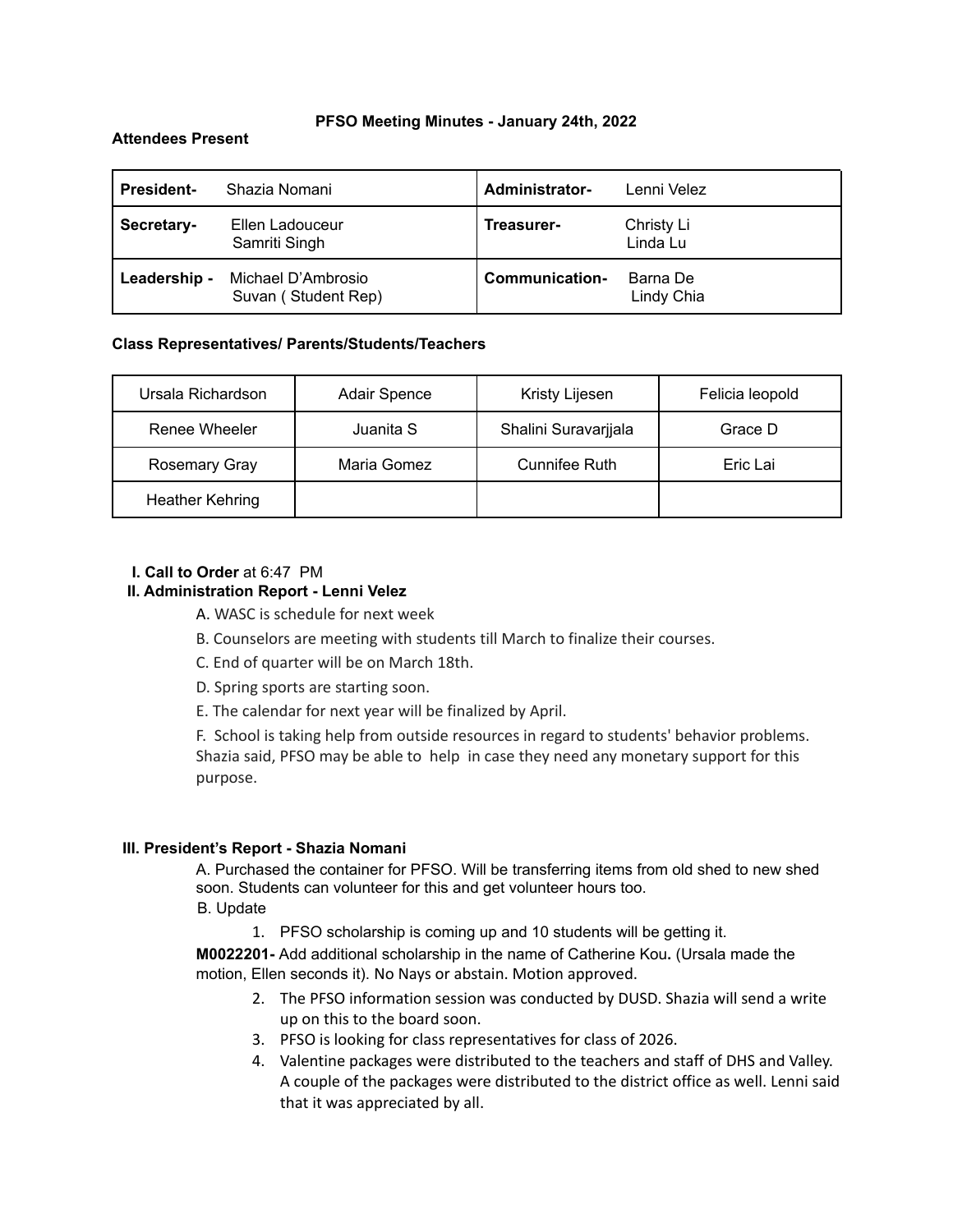# C. Superintendents meeting.

1. They are looking for more parents to apply to various committees. They are thankful for the responses received this year for different committees.

# **III. Vice President's Report - John Morada (Not present)**

1. John is working with Ursala for fundraising. He will be working on flyers too.

# **IV. Secretary's Report - Ellen Ladouceur and Samriti Singh**

A. **M0022202-** Minutes were approved by all. ( Ellen made a motion, Shalini seconds it ) No Nays or abstain.

# **V. Treasurer's Report/Financial Update - Christy Li & Linda Lu**

A. All classes were sent the reports before the meeting

B. Linda and Christy shared the financial report for the month.

C. Company matching donations have started to come in.

D. Deposit Cheques will be done online now. A copy of the cheque will be shared with Christy. There will always be 2 people to verify it.

# **VI. ASB-Michael D'Ambrosio / Leadership Students**

- A. The Golden Gael event is coming soon. It will be on March 30th.
- B. Spring Flea market will also take place on March 30th at 4 p.m.
- C. Elections are coming to an end for ASB.
- D. Leadership applications are due today. 196 applications came in for leadership class this year.
- E. Homecoming for next year will be from Sept 26- Sept 30th. Dance will be on October 1st.

# **VII. Class Reports**

**A. 2022-** Sale for the prom ticket is going on well.

**B. 2023-** Student Movie night fundraiser went on well. The class raised about \$400. Flag

fundraiser and Regal movie ticket fundraiser still going on along with \$23 donation on every 23rd of the month

**C. 2024-** Fundraiser \$24 donation for every 24th of the month is still going on. Farm fresh fundraiser is also going on.Mask fundraiser is going as well.Practise ACT/ SAT test will be coming soon as a part of a fundraiser. It will be conducted by Princeton Review. Logistics are being worked on.

**D. 2025-** Dine and donate for Mountain Mike is coming up. See's candies fundraiser is being set up for March and April. Working on the auction basket too.

There was a glitch in Class of 2025 not receiving emails from the communication team. But that was sorted out.

# **VIII. DHS Boosters**

# **IX. Club Reports**

- A. **Gael Robotics-** Teams will be competing in national level competition from May 5- May 7th.Coming weekends the teams are going to Sacramento for state competition.
- B. **Chess** Came in 4th in the country in the recent chess competition. Wells' chess team is coming up well. Wallis ranch competitions are also doing well too. State tournament is in April and all